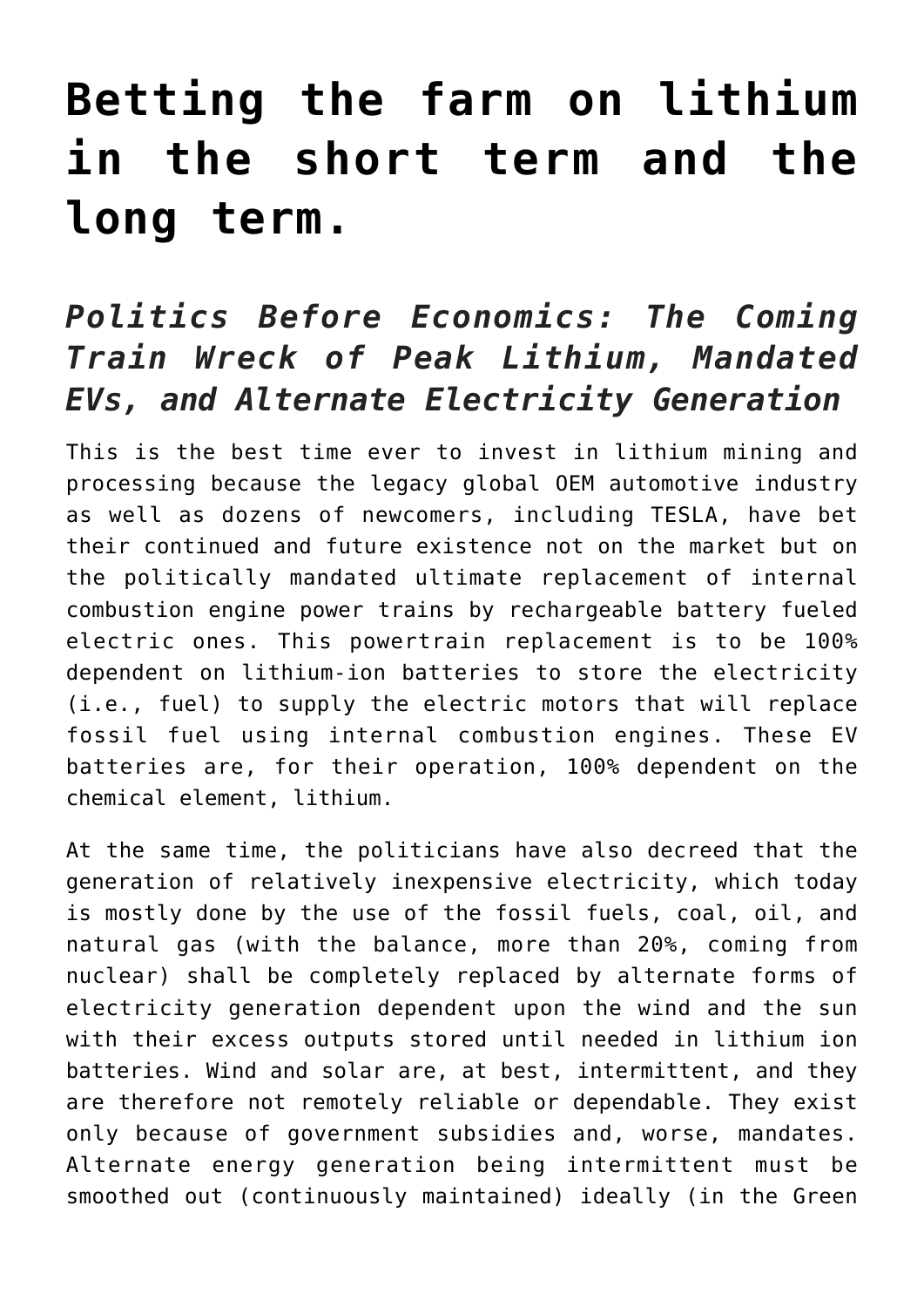Dream) by backup batteries. This would ultimately require enormous quantities of lithium, more than for EVs, for the gigantic smoothing and backup systems that would be necessary.

From the perspective of the supply of the key critical battery metal, lithium, these two goals, electrification of mobility and stationary storage of electric power for grid smoothing are competitive with each other for lithium, and this competition shows the complete ignorance of politicians and manufacturers of the fact that the overall demand for lithium from the two mandated uses [cannot possibly be supplied](https://investorintel.com/market-analysis/market-analysis-intel/squeezing-the-juice-out-of-the-idea-that-endless-cash-will-somehow-make-more-battery-materials-appear/) from currently existing, planned, or known accessible sources.

A recent article in the Wall Street Journal states that "mining is like anything else. Eventually high prices stimulate more production. But the slow real-world expansion capabilities of mining explain the IMF's forecast that mineral inflation would last "roughly a decade" until supply catches up."

This is utter nonsense.

Mining any natural resource is entirely dependent on the physical accessibility of the resource, the grade (concentration) of the desired mineral, the ability of deployable technology to extract the desired mineral, the economics of the processing of the mineral concentrate to a usable form, and that the total costs incurred by the entire supply chain can be borne by the selling price for the end user products enabled or manufactured from that resource.

Supply of anything cannot "catch up" to demand if that supply is limited by a maximum price limit for the demanded form and for the accessibility, grade, and applicable process technology for the "deposit."

The highest grade accessible and processable deposits of lithium from brine and from hard rock minerals are, respectively, in Chile, Argentina, and Australia. These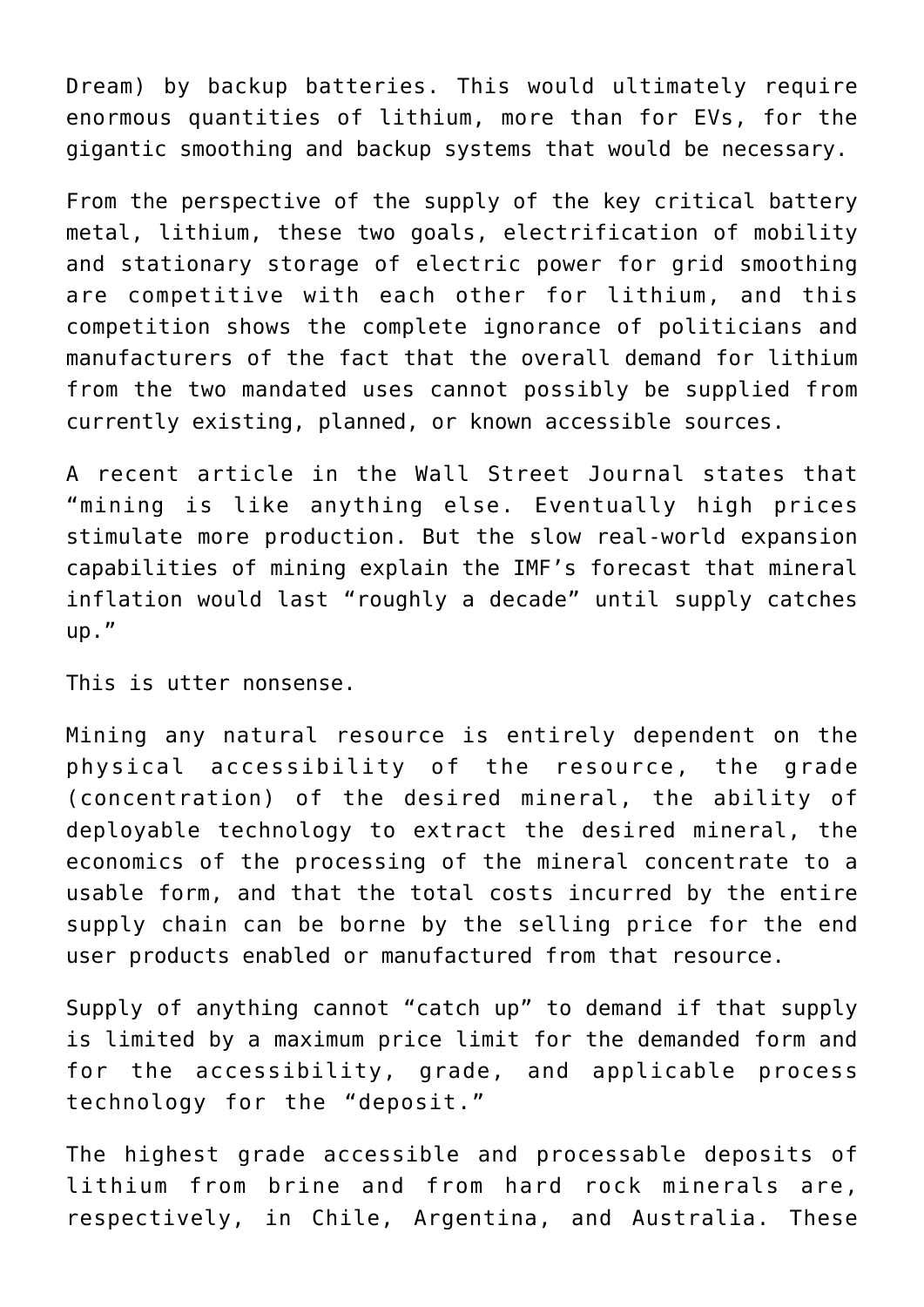deposits are already mined at scale and represent the lowest cost of production today. So, since the highest grade, accessible, physically and technologically, deposits are in production why can't they just ramp up and supply any amounts of lithium needed? Those writers who are ignorant of geology, mineral economics, and geopolitics, and who are not aware of the limitations of contemporary known deposits of natural resources, think that lithium production is organic, i.e., that to get more lithium you simply do more mining. But, in fact, all mineral deposits decline in grade and fall below economic grades after a time. The period during which the mine is projected to be profitable is called, for that reason, the life of the mine.

In 2007 the global production of lithium, measured as metal, was 16,000 tons. In 2021 that figure was 86,000 tons, a 5.5X increase. Yet at the beginning of 2022, the price of metallic lithium, \$60,000 a ton in January 2021 had reached \$360,000 a ton! I note that lithium metal is now more expensive than silver.

## Why?

The demand for lithium today just for batteries is 60% of global lithium production, and new battery factories are coming online and being planned and under construction daily. The total demand for lithium for all of these factories by 2025 is calculated to be 2.5 times total global lithium production in 2021. By 2030 that figure would be 5 to 10 times the total global 2021 output of lithium.

It is likely that the lithium supply is already in deficit due to existing battery factories buying for inventory and traders buying for speculation.

The legacy OEM car/truck makers have almost all allocated essentially all of their R&D capital and their new manufacturing construction to EVs. The better managed ones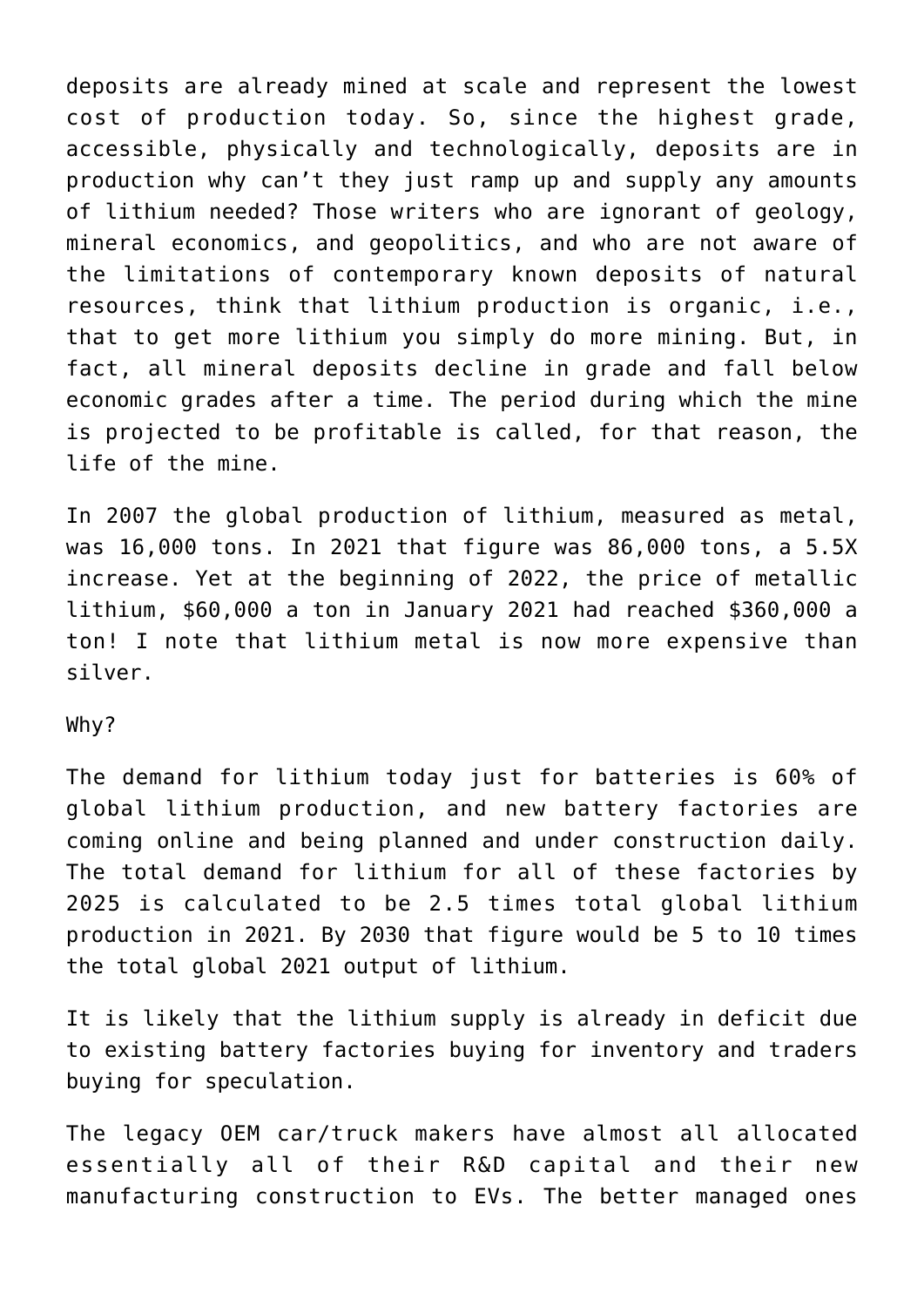realizing that the total conversion of their outputs solely to EVs cannot be supported anytime soon, if ever, by the lithium supply chain and that the cost of such vehicles is already prohibitive in the mass market are hedging their bets by continuing to plan for a mixed output of EV and fossil fueled powertrains indefinitely.

Mis-allocations of capital in the most capital intensive industry on earth, the OEM automotive industry, cannot be reversed rapidly, and the damage to competitive advantage from losing the lead in internal combustion engine and transmission development could be fatal. This misallocation is not confined to the assembly operations of the global legacy OEMs. It could also be fatal to suppliers of ICE specific components.

There are today some 1.5 billion ICEs in use globally, and the number is growing. Imagine that each of them will use on average 4 kg of lithium, measured as metal, for a 50 kWh lithium-ion battery. A Tesla Model 3 uses 6-8 kg for a 100 kWh battery. So to replace just today's powertrains would require 6 billion kg of lithium, or 6 million tons of lithium, or 36 million tons of LCE (lithium carbonate equivalent). This is more than 70 years total global 2021 lithium production with nothing left over for the stationary storage market for grid smoothing of wind and solar generation. Neither conversion will ever happen, because it is beyond the capability and capacity of our current know-how in mining, refining, and fabricating the end-use raw materials.

The looming and fatal to the green revolution lithium supply deficit has spawned an enormous price increase for the metal and its compounds, which has reversed the steady decline in the costs of lithium-ion batteries.

But is it too late to stop the attempted suicide of the global OEM automotive and electric energy generating industries?

Cars and trucks running on high priced electricity generated